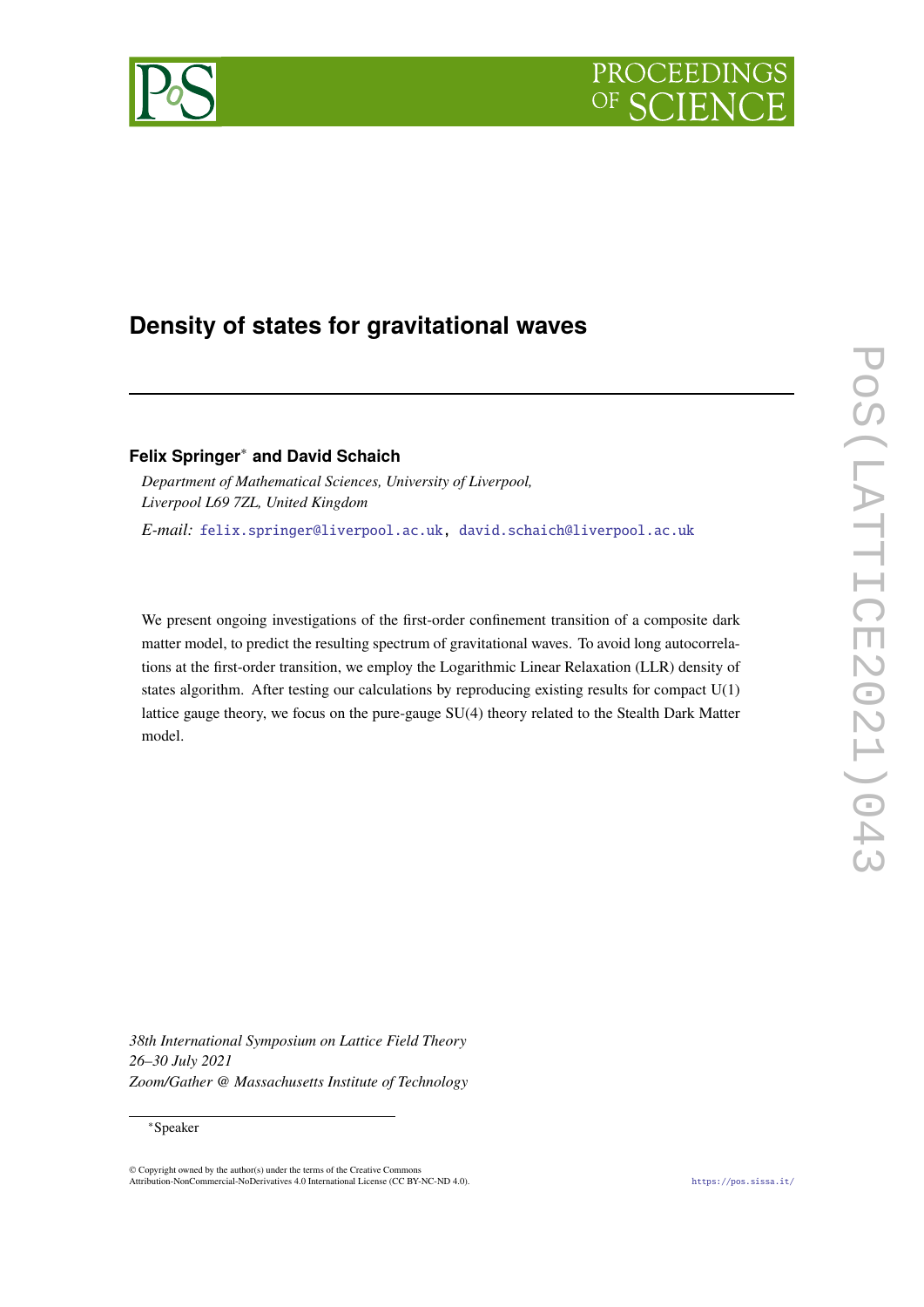## **1. Introduction**

Standard Markov-chain Monte Carlo techniques have proven to be an invaluable tool in modern theoretical physics. However there are situations in which these standard techniques fall short, and alternatives such as density of states approaches may perform better. These include lattice field theory studies of first-order phase transitions, where uncontrollable autocorrelations can result from the difficulty of tunnelling between the two coexisting phases on large lattice volumes.

In this work we are interested in the gravitational-wave signatures that arise from such firstorder phase transitions in composite dark matter models. In particular, we consider the Stealth Dark Matter model being investigated by the Lattice Strong Dynamics Collaboration [\[1–](#page-7-0)[3\]](#page-7-1). This is an SU(4) gauge theory coupled to four fermions that transform in the fundamental representation of the gauge group. While these fundamental fermions would be electrically charged, the resulting 'dark baryon' formed by them would be an electroweak-singlet scalar particle.

In addition to guaranteeing the stability of a massive dark matter candidate through an analogue of baryon number conservation, the symmetries of Stealth Dark Matter strongly suppress its scattering cross section in direct-detection experiments [\[1,](#page-7-0) [2\]](#page-7-2), especially for heavy dark matter masses  $M_{DM} \geq 1$  TeV. Collider searches for Stealth Dark Matter also become challenging for such heavy masses [\[4,](#page-7-3) [5\]](#page-7-4), which motivates ongoing work [\[3,](#page-7-1) [6,](#page-8-0) [7\]](#page-8-1) investigating the possibility that such models could be constrained or discovered by future gravitational-wave observatories.

At the high temperatures of the early universe, the 'dark gluons' and 'dark fermions' would exist in a deconfined plasma, and as the universe cools the model would transition to a confined phase. For sufficiently heavy fermions (relative to the confinement scale), this phase transition would be first order and would therefore generate a stochastic background of gravitational waves, which space-based observatories such as LISA will search for [\[8\]](#page-8-2).

In this proceedings we report on ongoing work applying the Logarithmic Linear Relaxation (LLR) density of states algorithm [\[9,](#page-8-3) [10\]](#page-8-4) to analyze pure-gauge SU(4) Yang–Mills theory, which can be considered the 'quenched' limit of Stealth Dark Matter corresponding to infinitely heavy fermions. Pure-gauge theory is convenient for the LLR algorithm, which is challenging to apply to systems with dynamical fermions  $[11]$ . The SU(N) Yang–Mills confinement transition is known to be first order for  $N \geq 3$ , with significantly stronger transitions for  $N \geq 4$  [\[12\]](#page-8-6). This makes the SU(4) theory a promising first target for application of the LLR algorithm, which future work could extend either to the SU(3) case relevant for OCD or to  $N \geq 5$  to explore the large-N limit.

We begin in the next section by summarizing the LLR algorithm. In Section [3](#page-3-0) we discuss how we tested our LLR code by reproducing some results for compact U(1) lattice gauge theory from Ref. [\[10\]](#page-8-4). Then we present initial results from our ongoing LLR analyses of the SU(4) Yang–Mills confinement transition in Section [4,](#page-4-0) wrapping up in Section [5](#page-6-0) with a brief overview of the next steps we have planned.

## **2. Algorithm to determine the density of states**

In  $SU(N)$  lattice Yang–Mills theories, observables are defined by

<span id="page-1-0"></span>
$$
\langle O \rangle = \frac{1}{Z} \int \mathcal{D}\phi \, O(\phi) \, e^{-S[\phi]} \qquad \qquad Z = \int \mathcal{D}\phi \, e^{-S[\phi]}, \qquad (1)
$$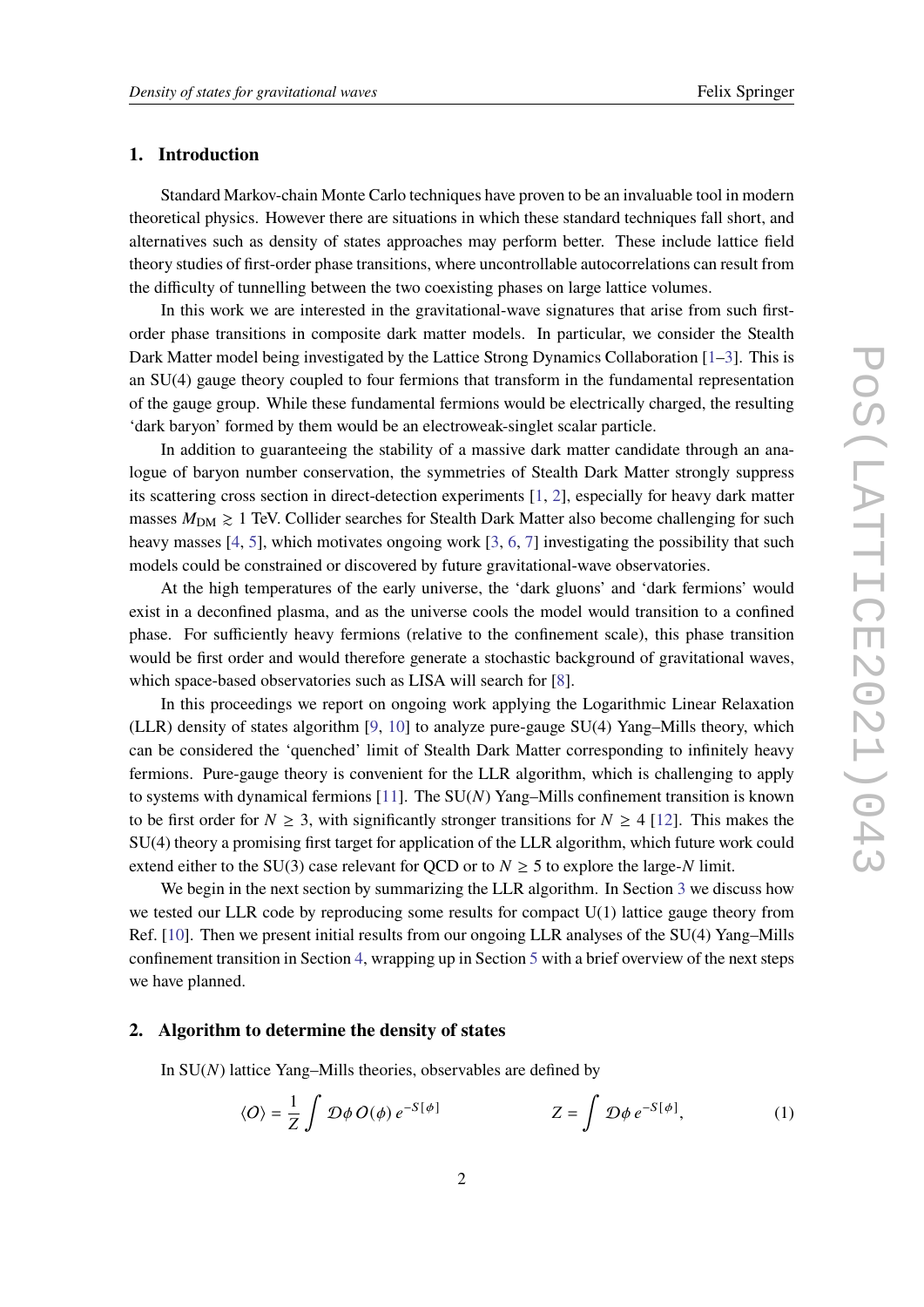with  $\phi$  the set of field variables and  $S[\phi]$  the lattice action. In standard techniques the idea is to approximate this extremely high-dimensional path integral by sampling a modest number of field configurations according to a probability  $\propto e^{-S[\phi]}$ .

Here our aim is to calculate the density of states

<span id="page-2-1"></span>
$$
\rho(E) = \int \mathcal{D}\phi \,\delta(S[\phi] - E) \tag{2}
$$

and use it to rewrite Eq. [1](#page-1-0) as a one-dimensional integral over the energy,

$$
\langle O(\beta) \rangle = \frac{1}{Z(\beta)} \int dE O(E) \rho(E) e^{\beta E} \qquad Z(\beta) = \int dE \rho(E) e^{\beta E}.
$$
 (3)

The challenge now lies in determining the density of states  $\rho(E)$ . The algorithm we are using to do this is called Logarithmic Linear Relaxation (LLR) [\[9,](#page-8-3) [10\]](#page-8-4). The procedure is the following: First we define the reweighted expectation value

$$
\langle \langle E - E_i \rangle \rangle_{\delta}(a) = \frac{1}{N} \int \mathcal{D}\phi \left( E - E_i \right) \theta_{E_i, \delta} e^{-aS[\phi]} = \frac{1}{N} \int_{E_i - \frac{\delta}{2}}^{E_i + \frac{\delta}{2}} dE \left( E - E_i \right) \rho(E) e^{-aE}, \quad (4)
$$

$$
N = \int \mathcal{D}\phi \,\theta_{E_i,\delta} \, e^{-aS[\phi]} = \int_{E_i - \frac{\delta}{2}}^{E_i + \frac{\delta}{2}} dE \, \rho(E) \, e^{-aE},\tag{5}
$$

where  $E_i$  are a set of fixed energy values,  $\theta_{E_i, \delta}$  is the modified Heaviside function (1 in the interval  $E_i \pm \frac{\delta}{2}$  and 0 everywhere else), and for now '*a*' is just a free parameter not to be confused with the lattice spacing.

Next we set the reweighted expectation value  $\langle \langle E - E_i \rangle \rangle_{\delta}(a)$  to zero and rewrite the integral using the trapezium rule:

$$
\langle \langle E - E_i \rangle \rangle_{\delta}(a) = \frac{1}{N} \int_{E_i - \frac{\delta}{2}}^{E_i + \frac{\delta}{2}} dE (E - E_i) \rho(E) e^{-aE}
$$
  

$$
= \frac{1}{N} \frac{\delta}{2} \left( (\frac{\delta}{2}) e^{-a(E_i + \frac{\delta}{2})} \rho(E_i + \frac{\delta}{2}) + (-\frac{\delta}{2}) e^{-a(E_i - \frac{\delta}{2})} \rho(E_i - \frac{\delta}{2}) \right) + O(\delta^3) = 0.
$$
 (6)

Now we rewrite the exponential  $e^{\pm a \frac{\delta}{2}}$  and the density  $\rho(E_i \pm \delta/2)$  as a Taylor series expansion, and neglect  $O(\delta^2)$  terms by considering  $\delta \to 0$ :

<span id="page-2-0"></span>
$$
0 = \left(\rho(E_i) + \frac{\delta}{2} \frac{d\rho(E)}{dE}\Big|_{E=E_i}\right) \left(1 - a\frac{\delta}{2}\right) - \left(\rho(E_i) - \frac{\delta}{2} \frac{d\rho(E)}{dE}\Big|_{E=E_i}\right) \left(1 + a\frac{\delta}{2}\right)
$$

$$
= \left(-\rho(E_i)a + \frac{d\rho(E)}{dE}\Big|_{E=E_i} - \rho(E_i)a + \frac{d\rho(E)}{dE}\Big|_{E=E_i}\right) \frac{\delta}{2}
$$
(7)

$$
\implies a = \frac{1}{\rho(E_i)} \frac{d\rho(E)}{dE} \Big|_{E=E_i} = \frac{d \ln(\rho(E))}{dE} \Big|_{E=E_i}.
$$
\n(8)

We now have an interpretation of  $a$  as the derivative of the logarithm of the density of states, and a way to obtain  $\rho(E)$  within each interval  $E_i \pm \frac{\delta}{2}$  by numerically integrating values of  $a(E_i)$ .

A key feature of this algorithm is that the derivative in Eq. [8](#page-2-0) is determined without taking differences. As Ref. [\[13\]](#page-8-7) reviews, this makes it possible to exponentially suppress errors, enabling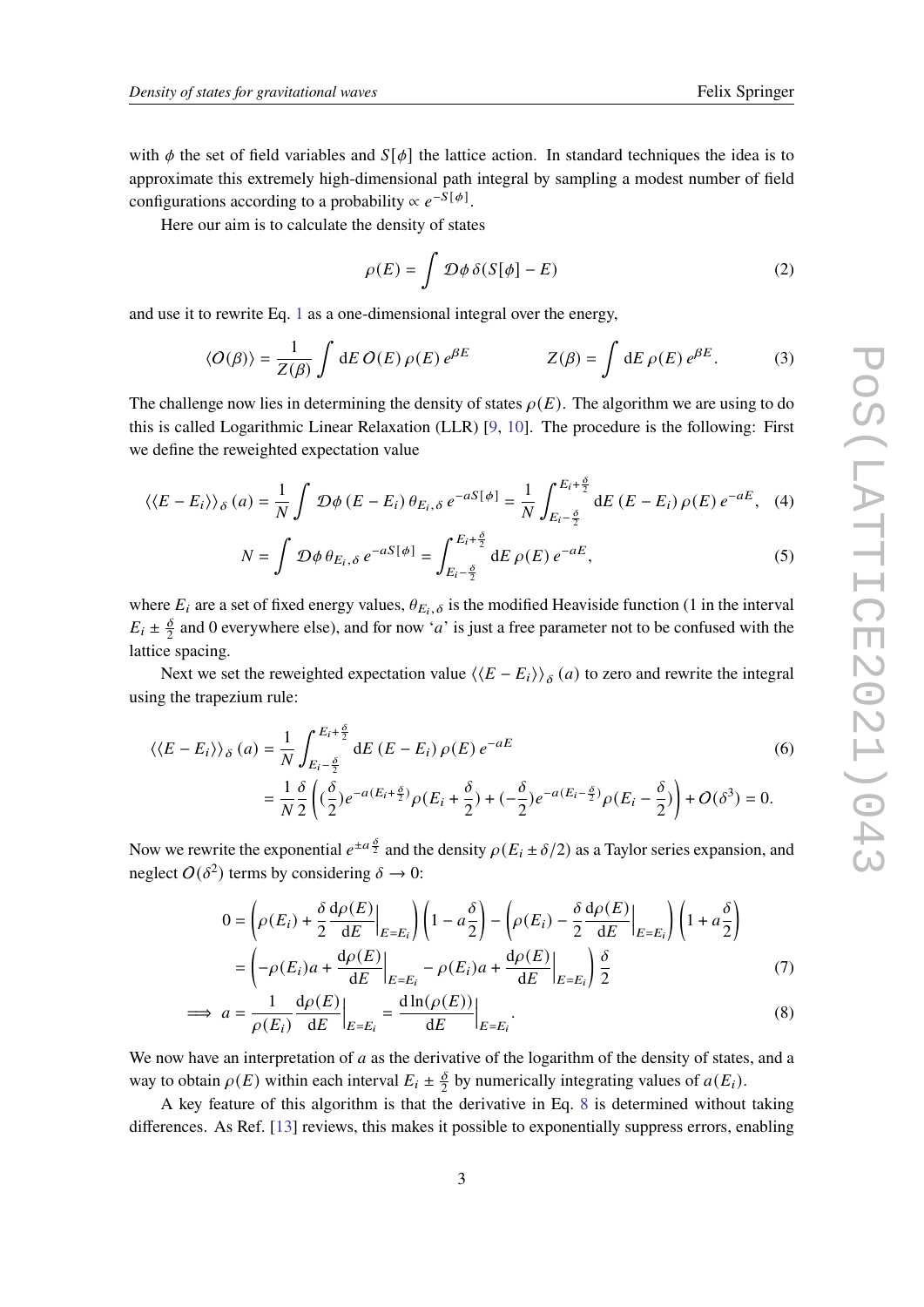the calculation of the density of states  $\rho(E)$  over many orders of magnitude with nearly constant relative uncertainties.

To compute *a* for a given  $E_i$ , we solve the equation  $\langle \langle E - E_i \rangle \rangle_{\delta}(a) = 0$  using the Robbins– Monro algorithm [\[10\]](#page-8-4):

$$
a^{(n+1)} = a^{(n)} + \frac{12}{\delta^2 (n+1)} \left\langle \langle E - E_i \rangle \right\rangle_\delta (a^{(n)}), \tag{9}
$$

which has a fixed point at the correct value of  $a = a^{(n+1)} = a^{(n)}$ . For the evaluation of the reweighted expectation value  $\langle \langle E - E_i \rangle \rangle_{\delta}$  ( $a^{(n)}$ ) standard importance-sampling Monte Carlo techniques are used, but with the weight  $e^{-a^{(n)}S}$  rather than the usual  $e^{-S}$ .

The use of the modified Heaviside function  $\theta_{E_i, \delta}$  in Eq. [4](#page-2-1) implies that we reject all Monte Carlo updates that would produce a configuration with an energy outside of  $E_i \pm \frac{\delta}{2}$ . This can lead to low acceptance rates for small energy intervals  $\delta$ . An alternative is to use a smooth Gaussian window function instead of this hard cut-off [\[11,](#page-8-5) [13\]](#page-8-7):

<span id="page-3-1"></span>
$$
\langle \langle E - E_i \rangle \rangle_{\delta}(a) = \frac{1}{N} \int dE \left( E - E_i \right) \exp \left[ -\frac{(E - E_i)}{2\delta^2} \right] \rho(E) e^{-aE}.
$$
 (10)

In our work we experiment with both of these options.

#### <span id="page-3-0"></span>**3. Checking the compact U(1) transition**

To test our implementation of the LLR algorithm, we first reproduce results from a previous study of 4d pure-gauge  $U(1)$  theory, Ref. [\[10\]](#page-8-4). The action of this model is

$$
S = -\beta \sum_{x,\mu < \nu} \cos(\theta_{\mu\nu}(x)),\tag{11}
$$

with  $\theta_{\mu\nu}(x) = \theta_{\mu}(x) + \theta_{\nu}(x + \hat{\mu}) - \theta_{\mu}(x + \hat{\nu}) - \theta_{\nu}(x)$ . Here  $\beta = \frac{1}{\sqrt{2}}$  $\frac{1}{g_0^2}$  with  $g_0^2$  the bare gauge coupling, the sum runs over all lattice sites, and  $\theta_{\mu}(x) \in [-\pi; \pi]$  is the compact variable of the link attached to lattice site x in direction  $\hat{\mu}$ .

We ran our LLR calculations using a lattice volume  $V = 8<sup>4</sup>$ , with an energy interval size of  $\delta = 0.001/V$  and  $N_{\text{Jackknife}} = 10$  independent runs of the Robbins–Monro algorithm for each energy interval. For this  $U(1)$  case, we use the hard energy cut-off of Eq. [4,](#page-2-1) meaning that we reject every Monte Carlo update that would produce a lattice configuration with an energy outside the interval  $E_i \pm \frac{\delta}{2}$ . As illustrated by Fig. [1,](#page-4-1) our results for the values of *a* are consistent with the results from Ref. [\[10\]](#page-8-4), given the different  $\delta$  employed in each case. This provides confidence that our underlying implementation of the LLR algorithm is working correctly.

Using these results for a, and choosing  $\beta = 0.9965$  close to the critical value for compact U(1) lattice gauge theory, we obtain the probability density  $P_{\beta}(E) = \rho(E)e^{\beta E}$  shown in Fig. [2.](#page-4-2) For the reconstruction of the density of states  $\rho$  from the values of  $a$  in this case, we used a simple trapezium rule numerical integration. The distribution in Fig. [2](#page-4-2) has a clear double-peak structure, signalling the coexistence of the two phases at the first-order bulk phase transition. From this plot we can directly read off the latent heat  $\Delta E/(6V) \approx 0.047$  as the separation between the two peaks.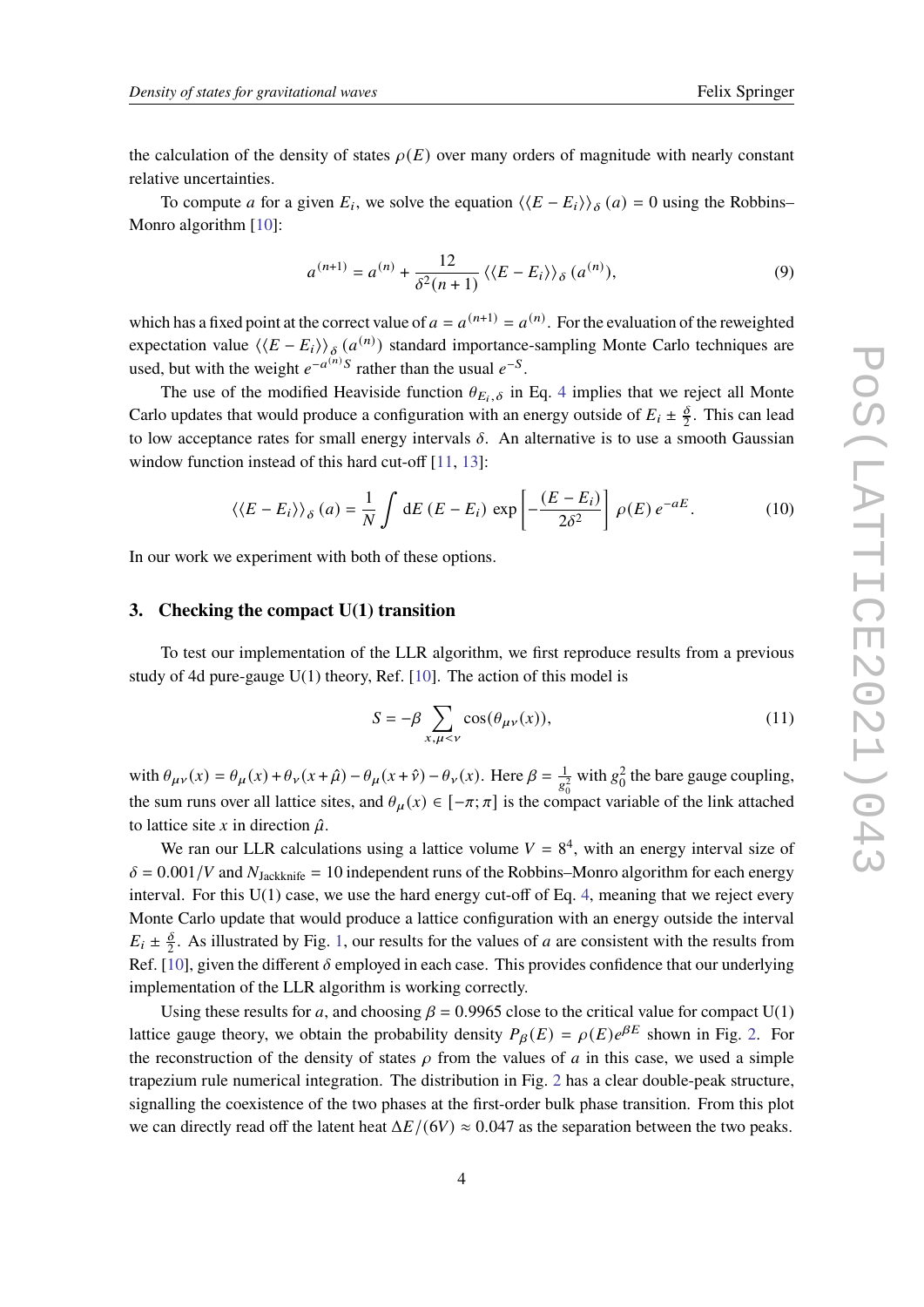<span id="page-4-1"></span>

<span id="page-4-2"></span>**Figure 1:** Comparing results for a obtained for compact  $U(1)$  pure-gauge theory. The left plot is from Ref. [\[10\]](#page-8-4), for lattice volumes V between  $8^4$  and  $20^4$  and energy intervals of size  $\delta = 0.0011457/V$ . The right plot displays consistent values calculated by us for  $V = 8^4$ ,  $\delta = 0.001/V$  and  $N_{\text{Jackknife}} = 10$ .



**Figure 2:** Probability density  $P_{\beta}(E) = \rho(E)e^{\beta E}$  (omitting uncertainties) for compact U(1) lattice gauge theory, using lattice volume  $V = 8^4$ , energy interval size  $\delta = 0.001/V$ , and  $\beta = 1.007565$  close to the critical value.

## <span id="page-4-0"></span>**4. SU(4) Yang–Mills confinement transition**

We now proceed to apply the LLR algorithm to  $SU(4)$  Yang–Mills theory. The action is

<span id="page-4-4"></span>
$$
S = -\beta \sum_{x,\mu < \nu} \text{ReTr}\left(U_{\mu\nu}(x)\right),\tag{12}
$$

with the plaquette  $U_{\mu\nu}(x) = U_{\mu}(x)U_{\nu}(x+\hat{\mu})U_{\mu}^{\dagger}(x+\hat{\nu})U_{\nu}^{\dagger}(x)$ . Here  $\beta = \frac{8}{\pi}$  $\frac{8}{g_0^2}$ , with  $g_0^2$  the bare gauge coupling, the sum runs over all lattice sites and  $U_{\mu}(x)$  is the SU(4)-valued link variable of the link attached to lattice site x in direction  $\hat{\mu}$ .

We implemented the LLR algorithm in a fork of Stefano Piemonte's LeonardYM software.<sup>[1](#page-4-3)</sup> In addition to supporting  $SU(N)$  Yang–Mills theories with arbitrary N, LeonardYM also offers efficient MPI+OpenMP data parallelism. However, because we use sweeps of overrelaxation updates in the full SU(4) group [\[14\]](#page-8-8) to calculate the reweighted expectation value  $\langle \langle E - E_i \rangle \rangle_{\delta}$   $(a^{(n)})$  for every

<span id="page-4-3"></span><sup>1</sup>[github.com/spiemonte/LeonardYM](https://github.com/spiemonte/LeonardYM); [github.com/FelixSpr/LeonardYM](https://github.com/FelixSpr/LeonardYM) See also [github.com/milc-qcd/milc\\_qcd/issues/44](https://github.com/milc-qcd/milc_qcd/issues/44)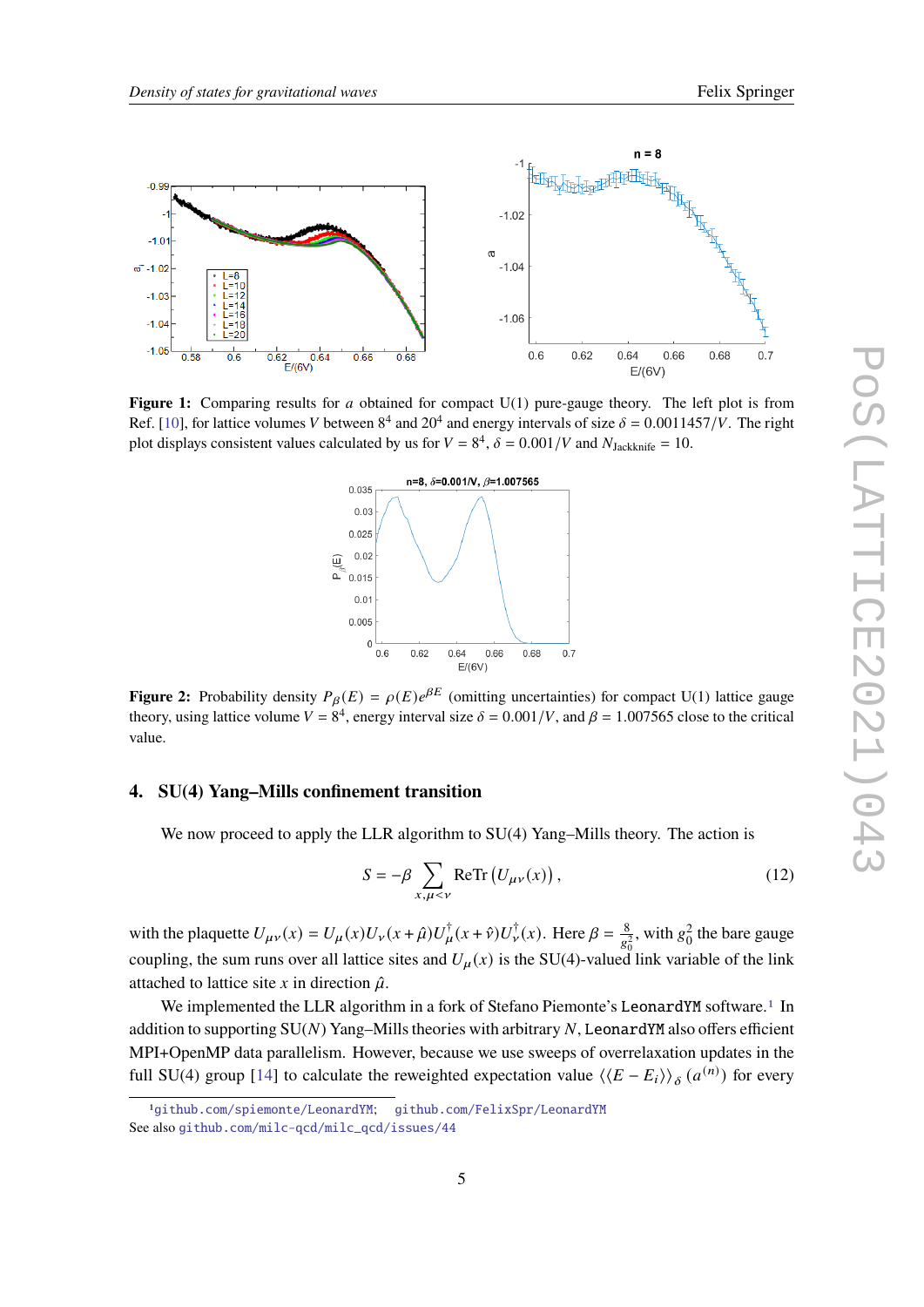<span id="page-5-0"></span>

**Figure 3:** SU(4) results for *a* vs. the energy density  $E/V$ , for a lattice of size  $V = 12<sup>3</sup> \times 6$  and an interval size of  $\delta = 0.01/V$ . The error bars estimated by performing  $N_{\text{Jackknife}} = 4$  independent runs per interval are very small.

Robbins–Monro iteration, we are currently not parallelizing the lattice volume. This is due to the appearance of the global energy  $E$  in these updates, for both the hard energy cut-off of Eq. [4](#page-2-1) and the Gaussian window of Eq. [10.](#page-3-1) At present we obtain sufficient parallelism from running  $N_{\text{Jackknife}} = 4$ independent calculations for each energy interval. Switching from overrelaxation to hybrid Monte Carlo updates in the future would allow data parallelism to be added, which may be necessary to reach lattice volumes too large for a single core to handle.

The largest volume we have considered so far is  $V = 12<sup>3</sup> \times 6$ , with an energy interval size of  $\delta = 0.01/V$  and  $N_{\text{Jackknife}} = 4$  samples per energy interval. Figure [3](#page-5-0) shows our results for a from roughly 700 energy intervals spanning the range  $8 \leq E/V \leq 15$ . In these calculations we use the Gaussian window function of Eq. [10,](#page-3-1) as opposed to the hard cut-off we implemented for the  $U(1)$ case. The smoother window helps to keep acceptance rates reasonably high—around 70%, much larger than we obtained using a hard cut-off.<sup>[2](#page-5-1)</sup>

From the results for  $a$  shown in Fig. [3,](#page-5-0) we compare two methods to reconstruct the density of states  $\rho(E)$ . The first of these is the same simple trapezium rule numerical integration we employed in the U(1) case. The second fits the results to simple polynomials, which Refs. [\[17,](#page-8-9) [18\]](#page-8-10) argue is a more robust way to quantify and control systematic uncertainties from the reconstruction. Because  $\rho(E) = \rho(-E)$ , only odd powers of E are included in the L-term fit function  $a_L(E)$ , which is then integrated and exponentiated to obtain the density of states:

$$
a_L(E) = \sum_{i=1}^{L} c_i E^{2i-1} \qquad \longrightarrow \qquad \rho_L(E) = \exp\left[\sum_{i=1}^{L} \frac{c_i}{2i} E^{2i}\right],\tag{13}
$$

normalized such that  $\rho_L(0) = 1$ . We choose to include  $L = 8$  terms in our fits by varying L and monitoring the resulting  $\chi^2$ /dof.

<span id="page-5-1"></span><sup>2</sup>It may also be possible to improve acceptance rates when using a hard cut-off by more cleverly constructing the overrelaxation updates [\[15,](#page-8-11) [16\]](#page-8-12).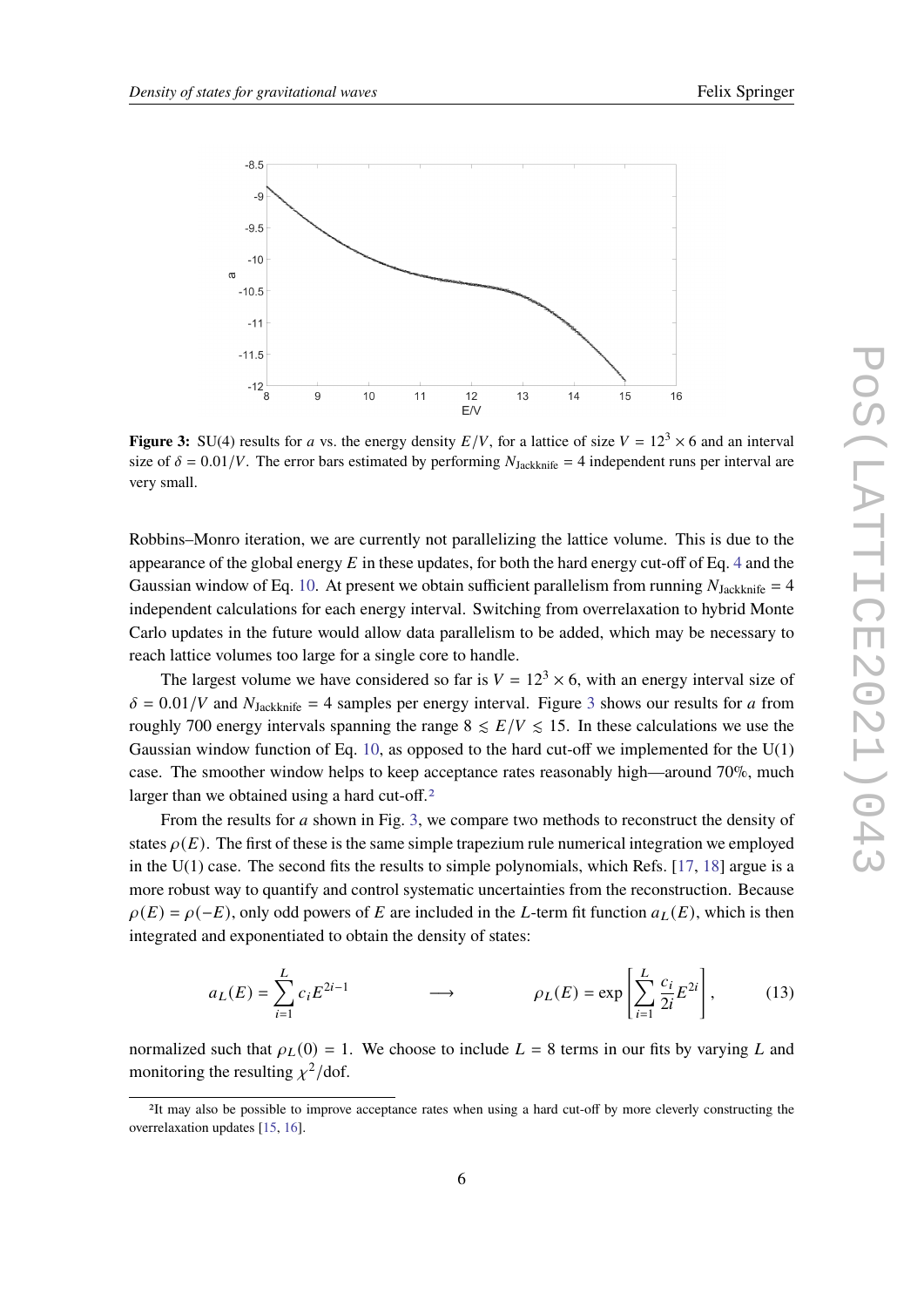<span id="page-6-1"></span>

**Figure 4:** Energy interval containing the maximum value of  $P_\beta(E) = \rho(E)e^{\beta E}$  vs.  $\beta$ , for  $12^3 \times 6$  lattices, comparing two different methods of reconstructing the density of states from the results for  $a$  in Fig. [3.](#page-5-0) The rapid change around  $\beta \approx 10.4$  corresponds to the SU(4) bulk transition.

At present we see no significant difference between these two ways of reconstructing the density of states from our results for  $a$ . This is illustrated by Fig. [4,](#page-6-1) in which we plot the energy interval containing the maximum value of the probability density  $P_{\beta}(E) = \rho(E)e^{\beta E}$  across a broad range of  $9.5 \le \beta \le 11$ . We consider this quantity because our SU(4) results do not yet produce any two-peaked probability distributions like that in Fig. [2](#page-4-2) for the U(1) case. We therefore identify pseudo-critical couplings by observing where the single peak in the distribution  $P_{\beta}(E)$  moves most rapidly as  $\beta$  changes.

In Fig. [4](#page-6-1) we are able to resolve only a single pseudo-critical region corresponding to the SU(4) bulk transition with  $10.2 \leq \beta_{\text{bulk}} \leq 10.5$ . Based on results from Ref. [\[19\]](#page-8-13), which also uses the Wilson action Eq. [12,](#page-4-4) we expect  $N_t = 6$  to produce  $\beta_c \approx 10.8$  for the physically relevant confinement transition, well separated from this bulk transition. It is possible that the  $12<sup>3</sup> \times 6$  lattices we have considered so far are simply too small to reveal the expected first-order confinement transition. In addition, Ref. [\[19\]](#page-8-13) also finds a latent heat  $\Delta E/V \approx 0.004$  for  $16<sup>3</sup> \times 6$  lattices, which may be too small to resolve using our current energy interval size  $\delta = 0.01/V$ .<sup>[3](#page-6-2)</sup> These considerations provide some clear next steps for our work, which we discuss in the next section.

## <span id="page-6-0"></span>**5. Outlook and next steps**

In this proceedings we have presented our progress applying the LLR density of states algorithm to investigate first-order transitions in lattice gauge theories. Standard Markov-chain importancesampling techniques can suffer from long autocorrelations at such first-order transitions, which we aim to avoid by instead analyzing the density of states. We have successfully tested our methods by reproducing results from Ref.  $[10]$  for the first-order bulk transition of compact  $U(1)$  lattice gauge theory. Motivated by the Stealth Dark Matter model and the stochastic spectrum of gravitational waves that would result from a first-order dark-sector confinement transition in the early Universe, our ongoing work focuses on SU(4) Yang–Mills theory.

<span id="page-6-2"></span><sup>&</sup>lt;sup>3</sup>This latent heat can be contrasted with  $\Delta E/V \approx 0.28$  $\Delta E/V \approx 0.28$  $\Delta E/V \approx 0.28$  from Fig. 2 for the U(1) bulk transition.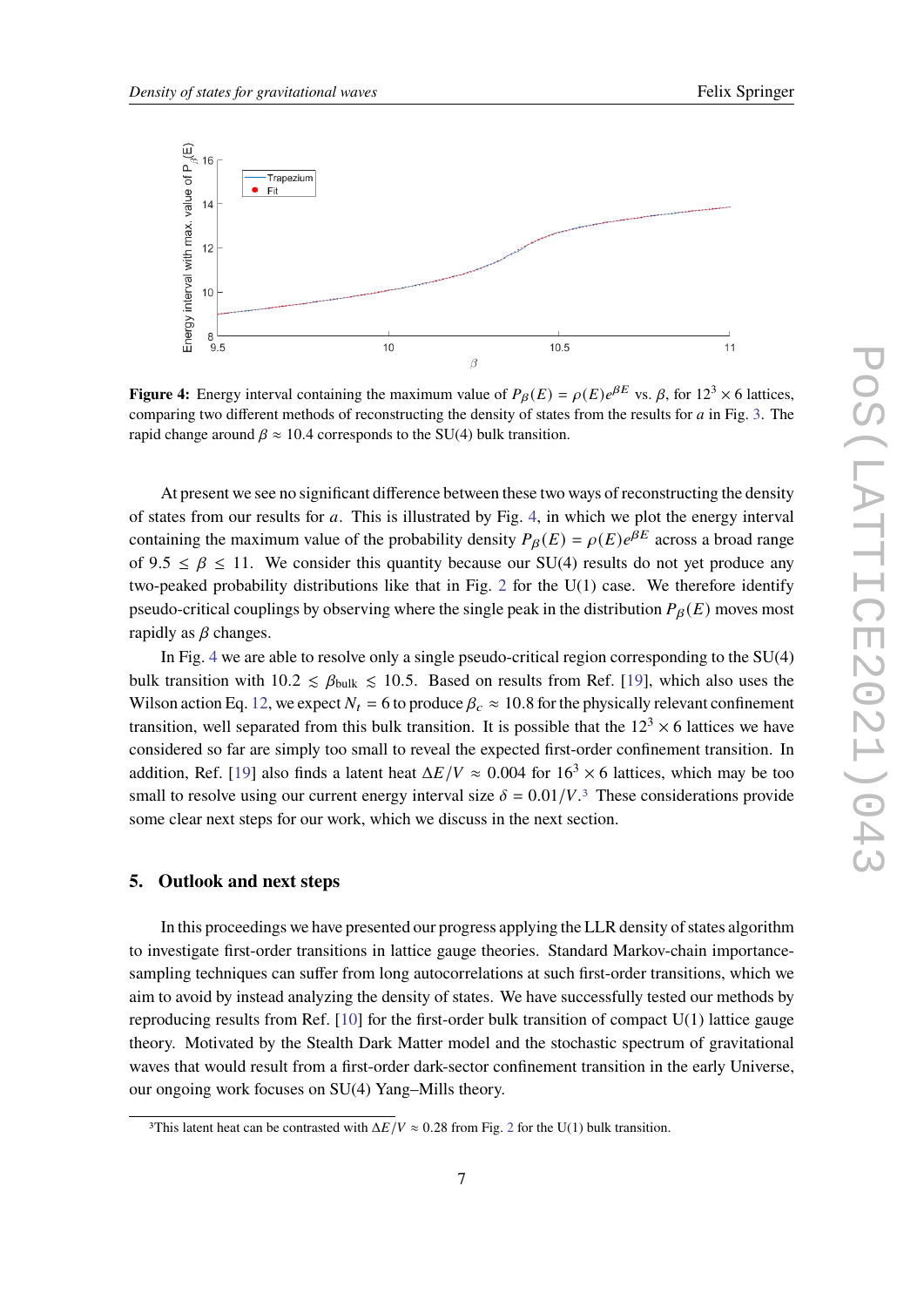So far our SU(4) computations with lattice volumes up to  $12<sup>3</sup> \times 6$  suffice only to resolve the bulk transition, which for  $N_t = 6$  is well separated from the first-order confinement transition of interest [\[19\]](#page-8-13). We are currently improving our analyses by reducing the size of the energy intervals, to  $\delta = 0.001/V$ . To continue considering only hundreds (and not thousands) of independent energy intervals, this requires focusing our calculations on a smaller range of energies around  $E/V \approx 13$ . In a similar vein, we will also analyze larger  $N_s^3 \times N_t$  lattice volumes, both increasing  $N_s$  with fixed  $N_t$  to study the thermodynamic limit and increasing  $N_t$  with fixed aspect ratio  $N_s/N_t$  to extrapolate to the continuum limit. Once we have resolved the first-order confinement transition, we will be able to predict observables such as the latent heat and interface tension that affect the resulting spectrum of gravitational waves.

Following the completion of this work, we will also be in a good position to generalize our studies beyond SU(4) Yang–Mills theory. For example, it may be interesting to turn to the weakly first-order confinement transition of SU(3) Yang–Mills theory corresponding to quenched QCD. We can also consider SU(N) theories with  $N \ge 5$  to investigate the behavior of this transition in the large- $N$  limit. A more ambitious future target would be to explore the challenge of including fermion fields in LLR density of states calculations, which would allow us to consider the full Stealth Dark Matter model as in Ref. [\[3\]](#page-7-1). In all of these cases, the presence of first-order transitions gives us reason to expect LLR density of states analyses to provide an advantage over standard importance sampling.

ACKNOWLEDGMENTS: We thank Kurt Langfeld, Paul Rakow, David Mason, James Roscoe and Johann Ostmeyer for helpful conversations about the LLR algorithm. We also thank Georg Bergner and Stefano Piemonte for advice about LeonardYM. Numerical calculations were carried out at the University of Liverpool. DS was supported by UK Research and Innovation Future Leader Fellowship MR/S015418/1 and STFC grant ST/T000988/1.

#### **References**

- <span id="page-7-0"></span>[1] LSD collaboration, *Stealth Dark Matter: Dark scalar baryons through the Higgs portal*, *[Phys. Rev. D](https://doi.org/10.1103/PhysRevD.92.075030)* **92** (2015) 075030 [[1503.04203](https://arxiv.org/abs/1503.04203)].
- <span id="page-7-2"></span>[2] LSD collaboration, *Detecting Stealth Dark Matter Directly through Electromagnetic Polarizability*, *[Phys. Rev. Lett.](https://doi.org/10.1103/PhysRevLett.115.171803)* **115** (2015) 171803 [[1503.04205](https://arxiv.org/abs/1503.04205)].
- <span id="page-7-1"></span>[3] LSD collaboration, *Stealth dark matter confinement transition and gravitational waves*, *[Phys.](https://doi.org/10.1103/PhysRevD.103.014505) Rev. D* **103** [\(2021\) 014505](https://doi.org/10.1103/PhysRevD.103.014505) [[2006.16429](https://arxiv.org/abs/2006.16429)].
- <span id="page-7-3"></span>[4] G.D. Kribs, A. Martin, B. Ostdiek and T. Tong, *Dark Mesons at the LHC*, *[JHEP](https://doi.org/10.1007/JHEP07(2019)133)* **1907** (2019) [133](https://doi.org/10.1007/JHEP07(2019)133) [[1809.10184](https://arxiv.org/abs/1809.10184)].
- <span id="page-7-4"></span>[5] J.M. Butterworth, L. Corpe, X. Kong, S. Kulkarni and M. Thomas, *New sensitivity of LHC measurements to Composite Dark Matter Models*, [2105.08494](https://arxiv.org/abs/2105.08494).